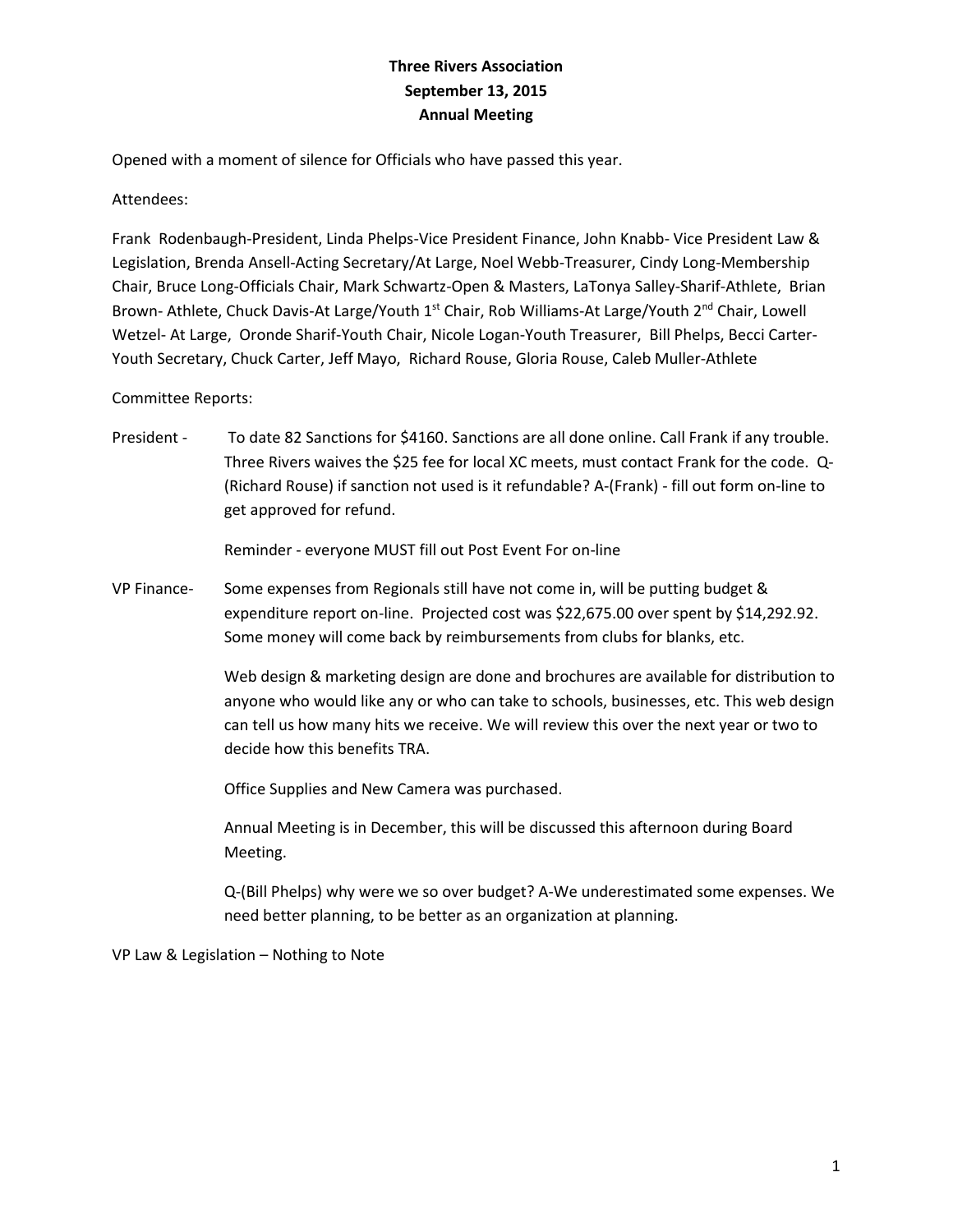|                    | Membership - Total Membership – 1927 | 93-Officials | 170-Background Checks |                  |
|--------------------|--------------------------------------|--------------|-----------------------|------------------|
|                    | Youth-1496                           | 270-Coaches  | 432-Adults            | 66-Cert. Coaches |
| Clubs - 29 (4 New) |                                      |              |                       |                  |

Read report- emphasized on the purchase of new Lynx Camera and the possibility of purchasing an Identi-lynx camera in the future.

Discussed briefly the possibility of a partnership (wording?) with Cal U with our timing system/personnel.

Communications-(Cindy)-We were notified by the National Office that our Association is branded and we were in violation for using it in our communications-Tricia Myers (On the Right Track) took care of this and we do not need to worry about it.

> Revised website is up and running and the Communication committee needs more members.

Website is still not mobile friendly-Cindy will talk to Tricia to resolve the problem.

Q-(Latonya)-shouldn't the numbers for background checks be closer to each other? A-not all Coaches are youth coaches so not all coaches need background checks.

Q-(Oronde)-What is a Certified Coach? A-Level 1, Level 2, & Level 3.

Chuck gave an update on Liza- she is back at home and was able to attend church for the last 2 weeks.

Bill gave an update on Ray- he is in need of two organ transplants, kidney and liver. The dialysis is working well he goes 3 times a week and is slowly improving.

XC (Robert Williams)-XC is about to start with 5 meets on the calendar. Championships will be held at Slippery Rock (Coopers Lake) November 8<sup>th</sup>. TRA has a Youth XC Challenge which will have scoring for individuals and Clubs, based on participation and performances. First XC meet will be Oct. 3<sup>rd</sup> at Mingo Creek Park hosted by the Pacers. The Greensburg YMCA will host a XC meet on Oct 31 with a Halloween theme.

> Q-(LaTonya)-Will any of the prizes for the XC Challenge possibly cause loss of scholarships for any of the athletes? A-Tricia is in charge of all this, she is very knowledgeable with all eligibility rules and prizes will be within guidelines. She is also in charge of keeping track of all points and scoring, TRA does not know any outcome until the end as to not cause any favoritism. The team prizes will be:

1 st Place Club-Web Design, Plaques & Sports Bottles 2<sup>nd</sup> Place Club- \$250 Travel Grant, Plaques & Sports Bottles 3<sup>rd</sup> Place Club- \$75 Travel Grant, Plaques & Sports Bottles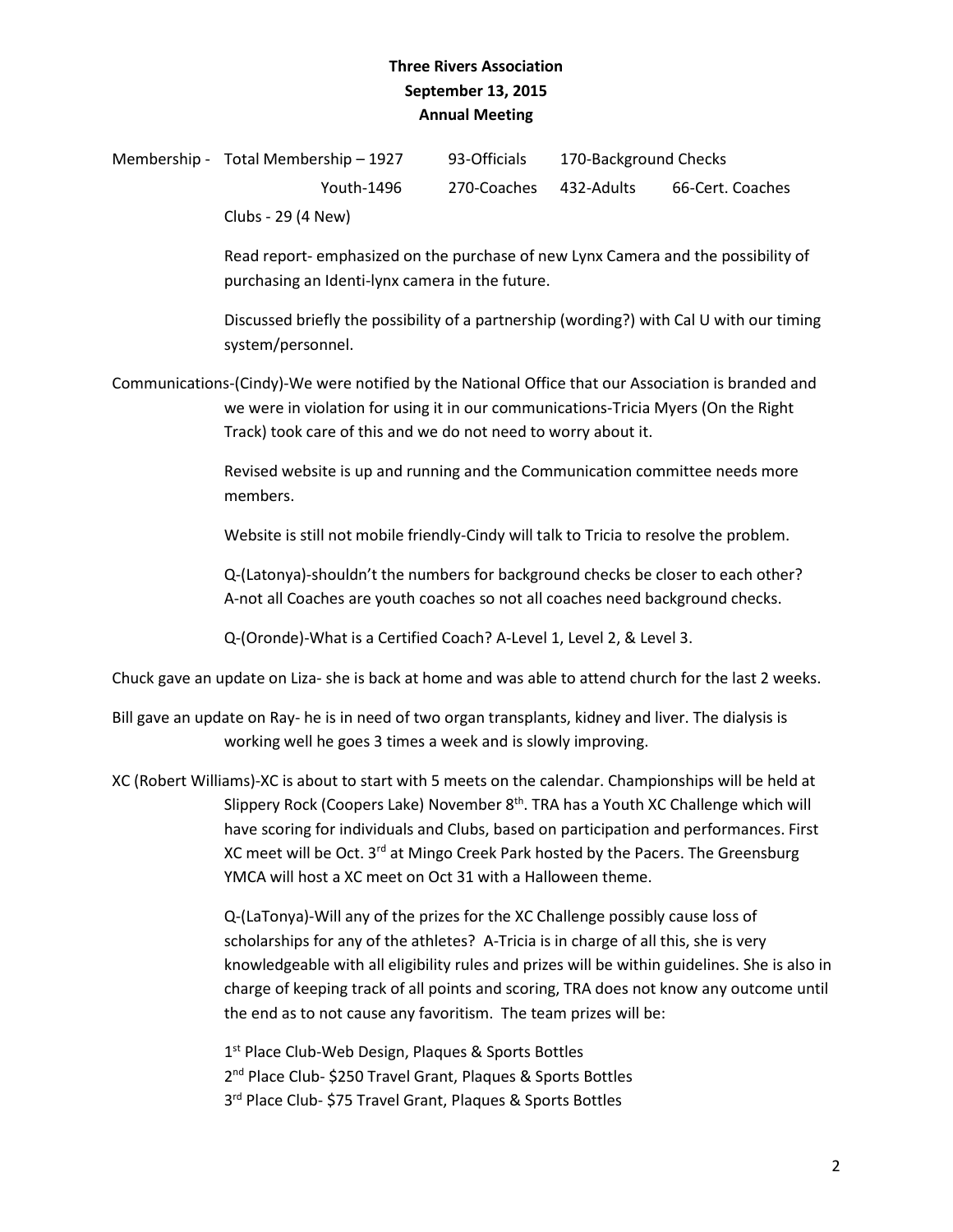Rule Change- Athletes 15-16 & 17-18 run as Individuals but will/can score as a team, can combine for team XC challenge scoring.

Q-(Bill)-Why has XC dropped off so much? A-Football, soccer, lacrosse, baseball, parents not wanting to be involved, (it's too easy to just leave them at school for practice)

Q-(Richard)-are we promoting during the Marathon, Great Race, etc. through Tricia? A- We are trying to find a way. We previously had a free booth but no longer have that option; it is costly to set up a booth at the expos. We do have fliers available to distribute for anyone willing to hand them out.

Fliers should be taken to the bigger Invitational's to promote TRA. Printout Tricia's Fliers and put TRA's schedule on the back.

Official- 93 Officials 13- Apprentice 44-Association 19-National 17-Masters 3-New

> 2015 Officials' Outstanding Service Award Winners (Determined by/Nominated by-John, Bruce & Lowell)

Mike Jewel & Robert Shaviss

National Officials Committee Newsletter- Safe Sport must be emailed to Len Krsak-those who did it as a group in March that have not gotten certificates, Oronde will be checking on it.

Linda suggests that a copy be sent to one person in our Association- she also volunteered to be this person, the holder of all copies of Safe Sport.

Plans to do another Safe Sport class are NOT scheduled and are not planned to be.

Youth- Thanked Youth Committee, Coaches, Officials, for helping with the Meets. There was an average of 492 athletes at each meet this year, 718 at the Association Meet, 1332 at the Region Meet, 174 at Junior Olympics, 15 athletes medaling, with 21 medals.

The Youth meeting will be held in October. No specific date given.

Volunteer clearances-may not have to get clearances-will get better clarification for these and will share with us as soon as information is found out.

LDR/Open & Masters-(both done by Mark)-Low attendance at Open & Masters- 17 athletes because it was Fathers Day and there was also a big 5k/10k in Pittsburgh same day. Also to participate in those races participants do not have to have a USATF membership.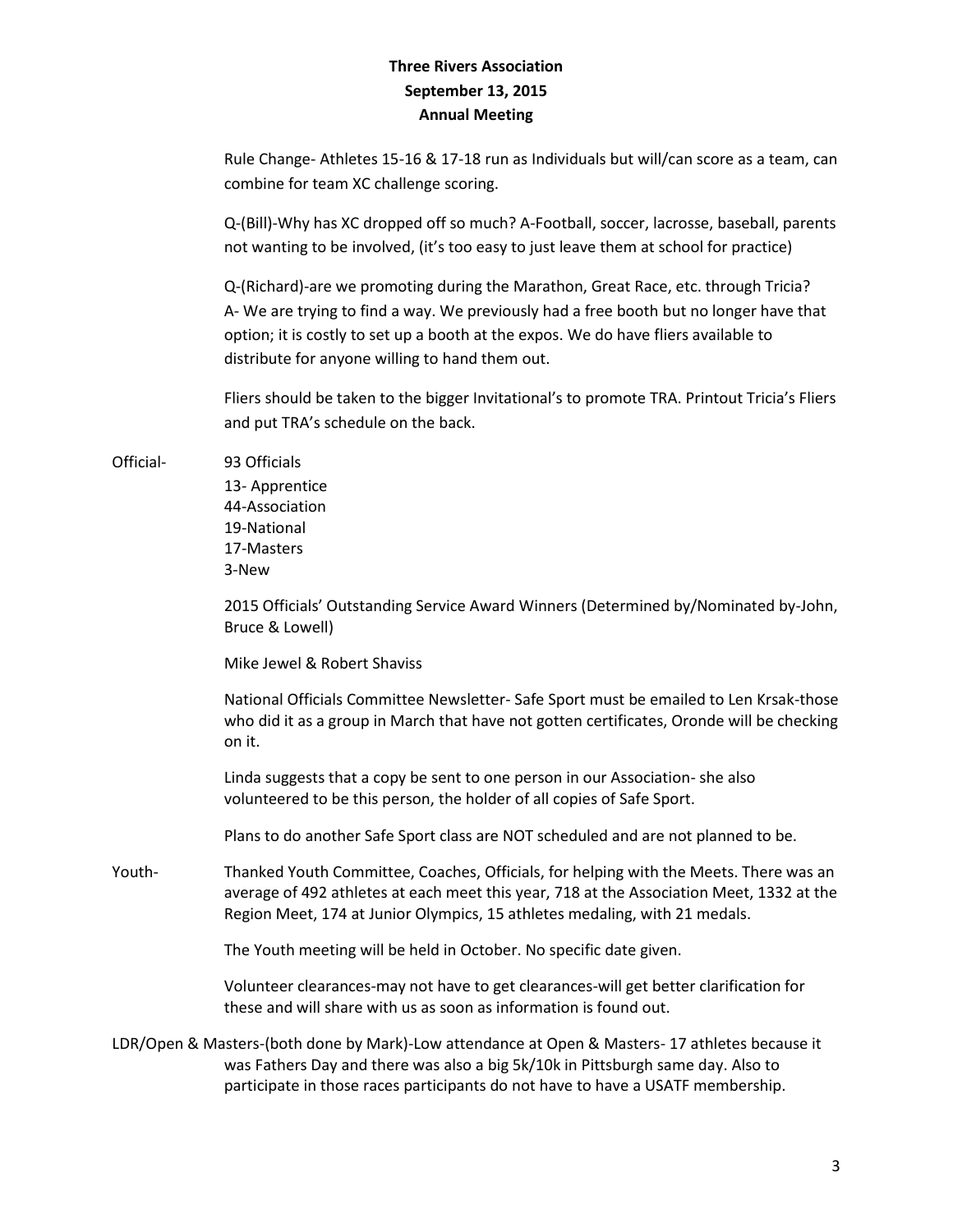5K was to be done at Debbie Greene but couldn't because it was RRCA. Joe is still trying to find one. Pittsburgh Thanksgiving 5K is a possibility. *1*/<sub>2</sub> marathon will be @ Greensburg, 10K will be in Wheeling on Nov.  $7<sup>th</sup>$ . Prize money will be given.

Q-(LaTonya)-Did we ever think about partnering with other associations for meets?

Oronde- We should go to the marathon together as USATF instead of separately, go as a unified group. Going one person at a time could make us look unorganized/not knowing what we want from them, or what to do with them.

Q-(Chuck)-if we don't have a 5K will it affect our accreditation? A-(Frank)-I will check on that.

Treasurer- Thanked Nicole Logan for all her help at the Association & Regional meets working at the Gate. Thanked Linda Phelps for all her work with Quick Books.

Went over the P & L Reports from 2014 & 2015

Q-(Cindy)-Did Marks T-shirts come out of the profit from Renee? This needs to be fixed to show correct profit.

Over by \$14,454.48 due to marketing expenses.

XC other expenses were for 2014 brought over from 2014 – Oronde's expenses from XC 2014 was for travel \$1005.00, - Noel will check on what this is, she has receipts for this

These items were not on report because report was only until August- these expenses were for September

\$6014 – Facility Rental –Slippery Rock – Add to \$2500 Deposit

\$828.75 - Housing – Dorm Rooms- Slippery Rock

\$1991.00 – Officials

Q-(Richard)-Did we take a loss at Regionals? A- Yes but we made it up as Associations,

We also paid for Housing and paid for Officials

We had a relationship with Roger at Cal U who gave better deal but Slippery Rock gave better quality, however some officials complained about lunches.

Travel Grants will be mailed out 09/14/15 to all athletes' coaches

(Jeff Mayo)- Suggests that travel grants should be mailed out to all athletes, except

If a team owes money, as soon as a season is over. Also, suggests assistance for Youth Worlds.

Travel Grants were held up because of a club owing their \$1 per athlete but can now be paid because they have paid the money owed.